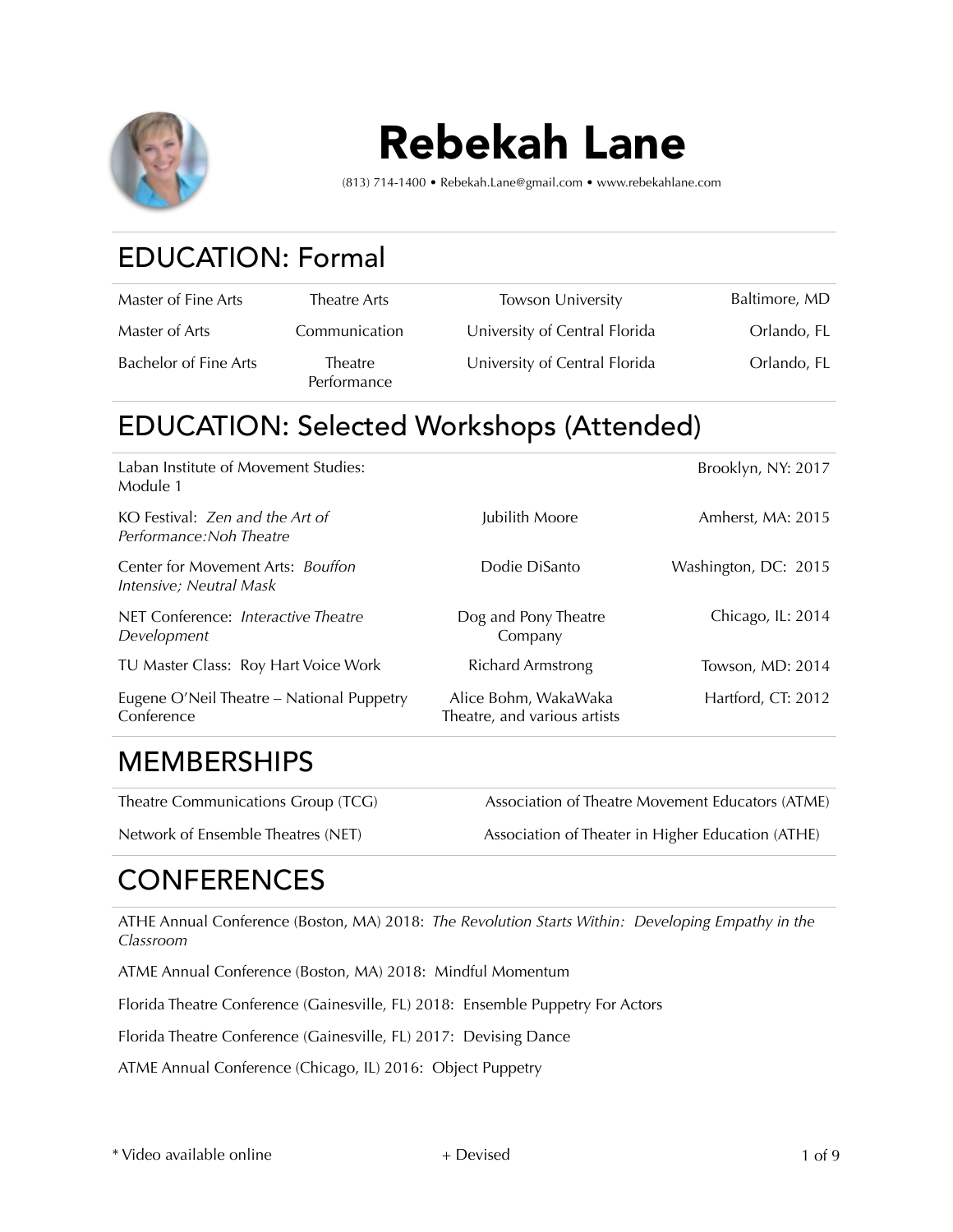# DIRECTING: Professional

| Men on Boats+                             | Director                                   | Mad Cow Theatre                                                          |
|-------------------------------------------|--------------------------------------------|--------------------------------------------------------------------------|
| Amahl and the Night<br><b>Visitors</b>    | <b>Stage Director</b>                      | Opera Orlando                                                            |
| 3 Stories: Story 2 +                      | Director                                   | Timucua Foundation                                                       |
| War Paint                                 | Director                                   | Bored at Midnight Productions /<br>Orlando International Fringe Festival |
| Noye's Fludde                             | Asst. Director/Director Tim<br>Williams    | Opera Orlando                                                            |
| Someone to Watch Over<br>Me +             | Director                                   | <b>Creative City Project</b>                                             |
| Rebel Girls +<br>(Off-Broadway, NYC)      | Director                                   | National Theatre for Student Artists                                     |
| Foolish Bebop +                           | Co-Director/Kevin G. Becker                | Creative City Project: Immerse                                           |
| Eleftheria (Staged<br>Reading)            | Director                                   | Dark Side of Saturn Productions                                          |
| Finding Home *+                           | Director                                   | <b>Creative City Project</b>                                             |
| Time (Staged Reading)                     | Director                                   | Wright On! Festival of New Works                                         |
| 39 Steps: An Interactive<br>Spy Thriller* | Director                                   | Orlando International Fringe Festival                                    |
| Rescuing Ruby Reef                        | Asst. Director/<br>Director: Tracey Conner | MicheLee Puppets                                                         |
| Words We Wear *+                          | Add. Dir/Director Aradhana<br>Tiwari       | Epic Vita & Play the Moment                                              |

# DIRECTING: Academic

| The Importance of Being Earnest | Director | Seminole State College              |
|---------------------------------|----------|-------------------------------------|
| The Penelopiad $+$              | Director | Valencia College                    |
| Return to the Forbidden Planet  | Director | Saint Leo University Theatre        |
| Untitled #52 $*$ +              | Director | Towson University MFA MainStage     |
| Wind in the Trees $*$ +         | Director | Towson University Forsythe Showcase |
| Anticipation of Flight $*$ +    | Director | Towson University MFA Showcase      |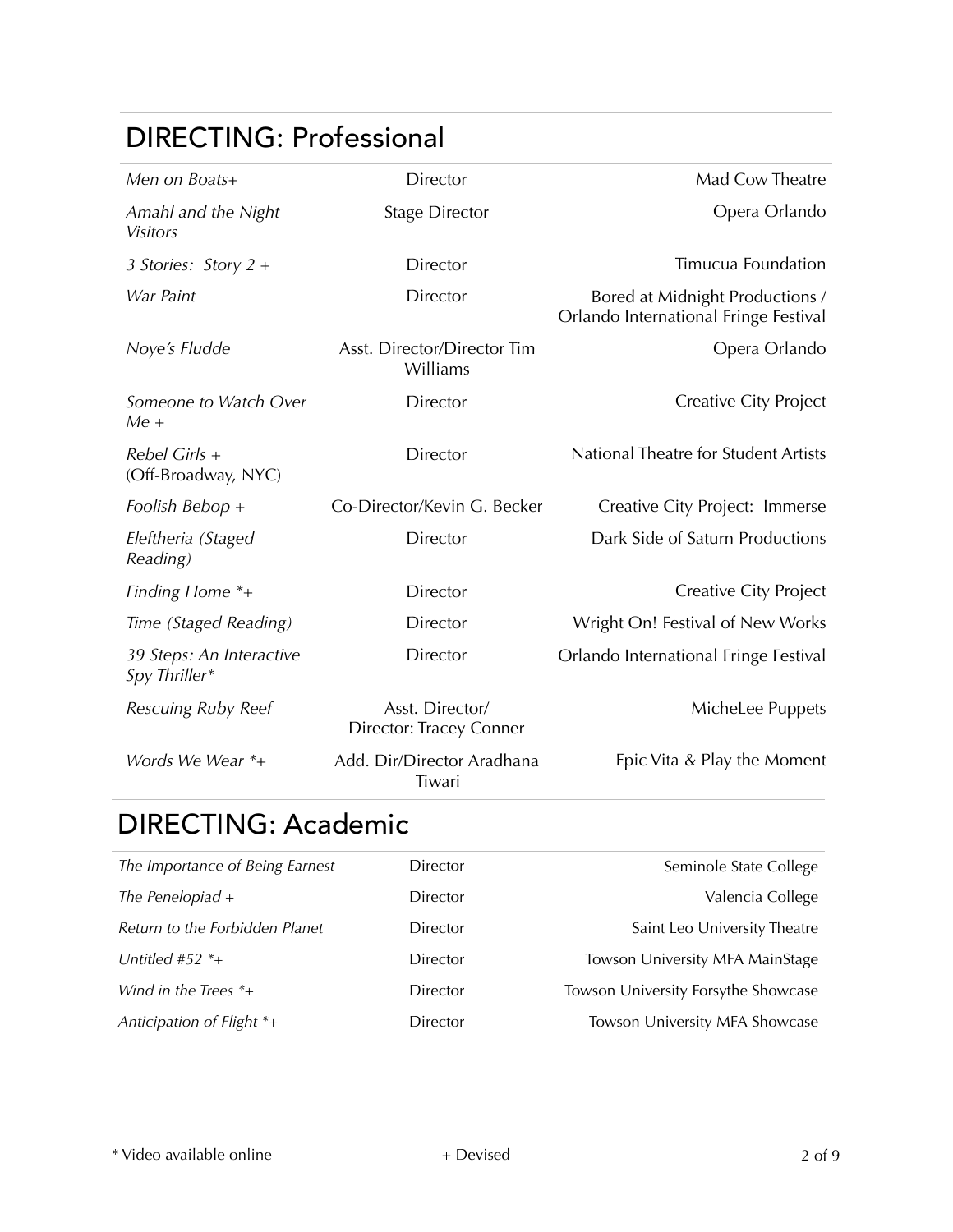#### DIRECTING: Movement

| <b>Selected Shows</b>                  | <b>Role</b>                                     | <b>Director</b>                          | Company                                       |
|----------------------------------------|-------------------------------------------------|------------------------------------------|-----------------------------------------------|
| <b>Rhinoceros</b>                      | Movement Coach                                  | Kathleen<br>Lindsey-<br>Moulds           | Valencia College                              |
| 3 Stories: Story 2 *+                  | Choreographer                                   | Rebekah Lane                             | Timucua Foundation                            |
| $Once +$                               | Movement Coach                                  | Mark Edward<br>Smith                     | Mad Cow Theatre                               |
| Noye's Fludde                          | Movement Coach                                  | <b>Tim Williams</b>                      | Opera Orlando                                 |
| Mindful Momentum:<br>Praying to Cars + | Choreographer /<br>Performer                    | Rebekah Lane                             | Orlando International<br>Fringe Festival      |
| Mindful Momentum:<br>Praying to Cars + | Choreographer /<br>Performer                    | Rebekah Lane                             | Art in Odd Places                             |
| Finding Home*+                         | Director (Movement<br><b>Based Performance)</b> | Rebekah Lane                             | <b>Creative City Project</b>                  |
| Foolish Bebop+                         | Director (Movement<br><b>Based Performance)</b> | Co-Director<br>Kevin G.<br><b>Becker</b> | Creative City Project:<br>Immerse             |
| Future Legend                          | <b>Movement Designer</b>                        | Kevin G.<br><b>Becker</b>                | Orlando International<br>Fringe Festival      |
| Wind in the Trees*+                    | Choreographer                                   | Rebekah Lane                             | <b>Towson University</b><br>Forsythe Showcase |
| <b>Stupid Fucking Bird</b>             | Movement Coach                                  | Peter Wray                               | <b>Towson University</b><br>Mainstage         |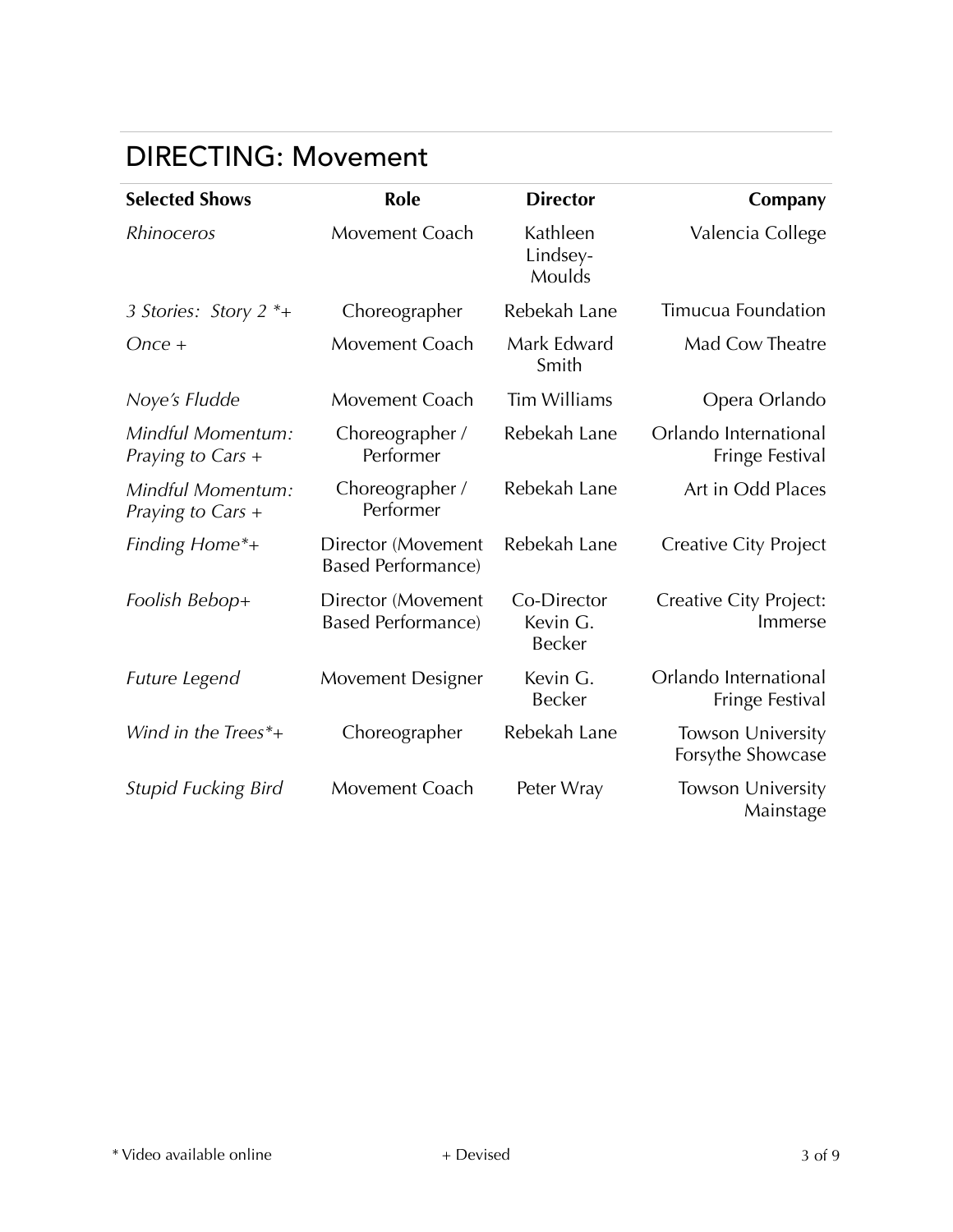# DIRECTING: Puppetry

| <b>Selected Shows</b>                       | Role                              | <b>Director</b>                                                | Company or<br><b>Coordinating Festival</b> |
|---------------------------------------------|-----------------------------------|----------------------------------------------------------------|--------------------------------------------|
| Phantasmagoria X                            | Director of Puppetry              | Directors: Kevin Becker,<br>John DiDonna, and Seth<br>Kubersky | Phantasmagoria Orlando                     |
| Hand to God                                 | Puppetry Coach                    | <b>Director: Tony Simotes</b>                                  | Mad Cow Theatre                            |
| Noye's Fludde                               | Puppetry and mask<br>coach        | Director: Tim Williams                                         | Orlando Opera                              |
| Avenue O                                    | Director of Puppetry              | Director: Samantha Stern                                       | Daytona State College                      |
| The Penelopiad +                            | Director                          |                                                                | Valencia College                           |
| Avenue Q                                    | Director of Puppetry              | Directed by Tim Williams                                       | Rollins College                            |
| Phantasmagoria IX:<br>Homecoming            | Director of Puppetry              | Directors: Becker,<br>DiDonna, Kubersky                        | Phantasmagoria Orlando                     |
| Phantasmagoria:<br>Wickedest Tales of All   | Director of Puppetry              | Directors: Becker,<br>DiDonna, Kubersky                        | Phantasmagoria Atlanta                     |
| Phantasmagoria: A<br>Christmas Carol        | Director of Puppetry              | Directors: Becker,<br>DiDonna, Kubersky                        | Phantasmagoria Orlando                     |
| Phantasmagoria:<br>Chains of Fire           | Director of Puppetry              | Directors: Becker,<br>DiDonna, Kubersky                        | Phantasmagoria Orlando                     |
| Finding Home*+                              | Director                          |                                                                | Creative City Project                      |
| Phantasmagoria:<br>Wickedest Tales of All   | Director of Puppetry              | Directors: Becker,<br>DiDonna, Kubersky                        | Orlando International<br>Fringe Festival   |
| Creation: Births of<br>Mythology            | Director of Puppetry              | Director: John DiDonna                                         | Valencia College                           |
| Phantasmagoria: The<br>Cards that are Dealt | Director of Puppetry              | Directors: Becker,<br>DiDonna, Kubersky                        | <b>Empty Spaces Theatre</b>                |
| Sweeney Todd                                | Puppetry Coach and<br>coordinator | Director: Stephen Nunns                                        | Towson University                          |
| 13 Clowns                                   | Director of Puppetry              | Director: Thomas<br>Casciero                                   | Towson University                          |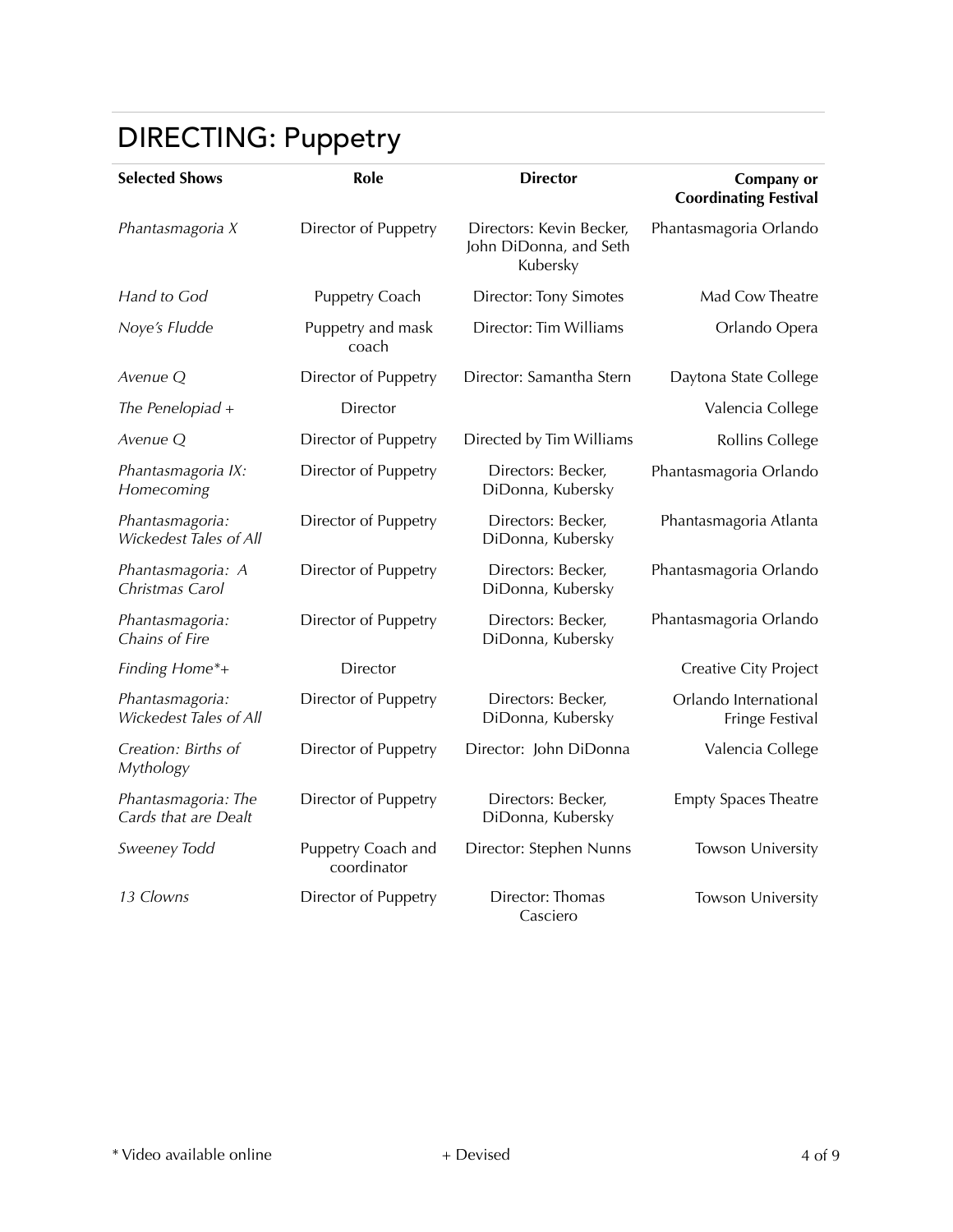# PERFORMANCE: Movement and Puppetry

| <b>Selected Shows</b>                         | Role                                          | <b>Director</b>                 | <b>Company or Producing Festival</b>           |
|-----------------------------------------------|-----------------------------------------------|---------------------------------|------------------------------------------------|
| Someone to Watch Over<br>$Me$ $*$ +           | Warehouse Manager                             | Rebekah Lane                    | <b>Creative City Project</b>                   |
| Mindful Momentum:<br>Praying to Cars +        | Interactive Dancer                            | Rebekah Lane                    | Orlando International Fringe<br>Festival       |
| Changing Sides                                | <b>Interactive Dancer</b>                     | Emma Cotter                     | Retocamme / Art in Odd Places                  |
| Mindful Momentum:<br>Praying to Cars +        | Interactive Dancer                            | Rebekah Lane                    | Art in Odd Places                              |
| Remote Interruptions                          | Interactive Dancer                            | Emma Cotter                     | Retocamme / Art in Odd Places                  |
| Finding Home*+                                | Puppeteer                                     | Rebekah Lane                    | Creative City Project                          |
| Foolish Bebop+                                | <b>Interactive Mover</b>                      | Co-Director:<br>Kevin G. Becker | Creative City Project: Immerse                 |
| Post-Everything*                              | Shaman                                        | Venelin Shurlov                 | Varna Summer International<br>Theatre Festival |
| William Forsythe's<br>Hypothetical Stream*    | Dancer                                        | Elizabeth Corbett               | <b>Towson University Dance</b><br>Showcase     |
| Words We Wear*                                | Core Ensemble                                 | Aradhana Tiwari                 | Play the Moment Theatre                        |
| <b>DramaRama</b>                              | Solo Puppeteer - 5<br>Characters              | Jeff Wirth                      | Wirth Creative & UCF College<br>of Nursing     |
| <b>Finding Home</b>                           | Lead Puppeteer<br>(Bunraku-Style<br>puppetry) | Rebekah Lane                    | Creative City Project                          |
| Teachlive: Interactive<br>Classroom Simulator | Five characters<br>(digital puppetry)         | Morgan Russel                   | <b>UCF College of Education</b>                |
| Little Heroes                                 | Lead Puppeteer (rod<br>puppetry)              | <b>Tracey Conner</b>            | MicheLee Puppets                               |
| The Ultimate<br>Consequence                   | Puppeteer (shadow<br>puppetry)                | <b>Tracey Conner</b>            | MicheLee Puppets                               |
| A Good Day for Pancake                        | Mother/Puppeteer<br>(glove puppetry)          | Nadia Garzon                    | MicheLee Puppets                               |
| <b>Gift Cycle</b>                             | Interactive Puppeteer                         | Rebekah Lane                    | Creative City Project                          |
| Where the Sidewalk Ends                       | The God Kid                                   | Holly Harris /<br>John Harris   | Canvas Coalition                               |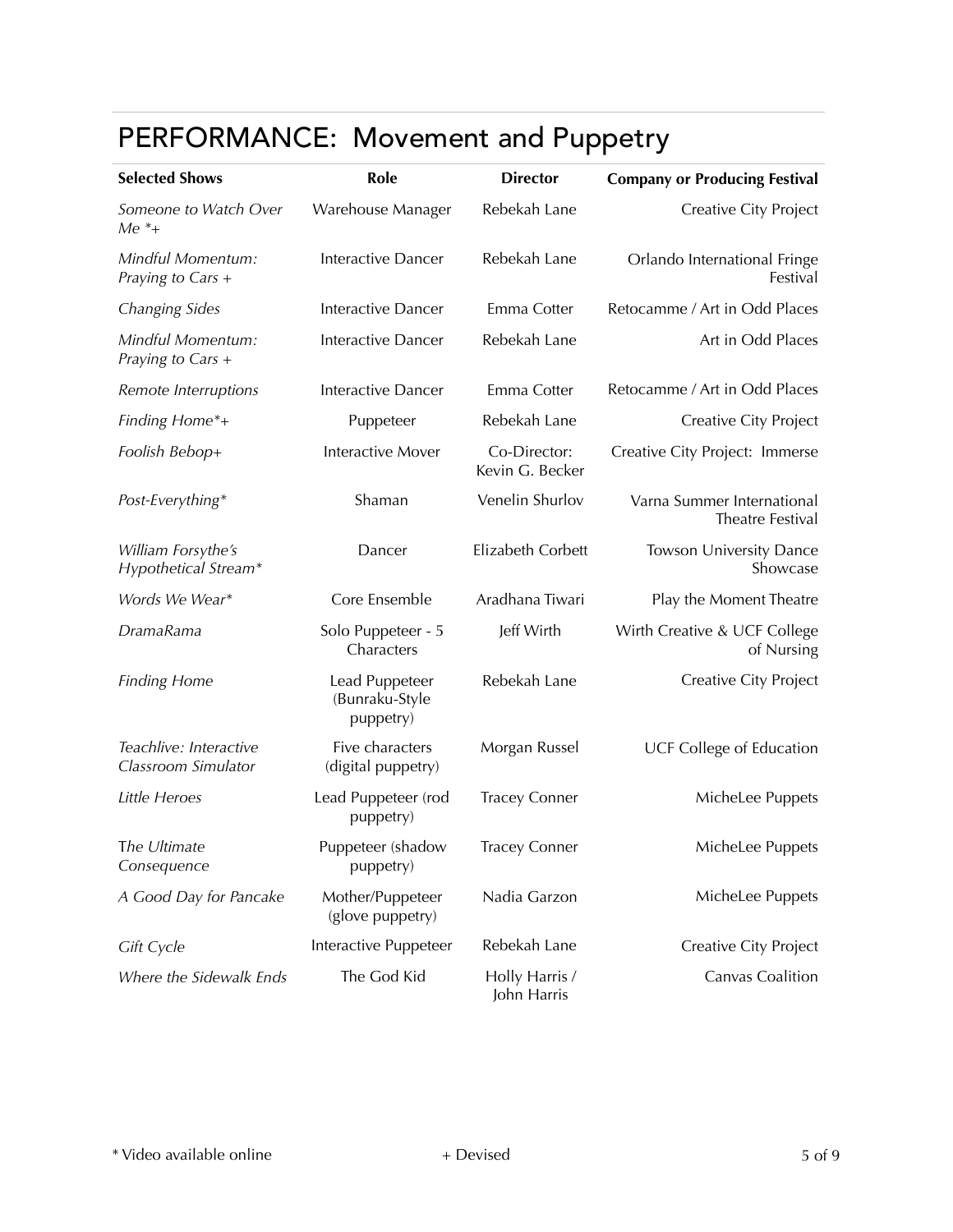# PERFORMANCE: Acting

| <b>Selected Shows</b>                 | Role                        | Company                      |
|---------------------------------------|-----------------------------|------------------------------|
| Silent Sky                            | Margaret Leavitt            | Mad Cow Theatre              |
| The Receptionist                      | Beverly                     | <b>Empty Spaces Theatre</b>  |
| An Experiment with an Air<br>Pump     | Ellen                       | Mad Cow Theatre              |
| <b>BSI: Bully Scene Investigators</b> | <b>Agent Smart</b>          | MicheLee Puppets             |
| <b>Circle Mirror Transformation</b>   | Theresa                     | Mad Cow Theatre              |
| My Name is Rachel Corrie              | Rachel Corrie               | <b>Empty Spaces Theatre</b>  |
| <b>StoryBox</b>                       | Core Ensemble               | Wirth Creative               |
| Company                               | Susan                       | Mad Cow Theatre              |
| Sweeney Todd                          | Second Soprano Ensemble     | Mad Cow Theatre              |
| Making College and Career<br>Count    | <b>Motivational Speaker</b> | Monster Worldwide            |
| Making you College Search<br>Count    | <b>Motivational Speaker</b> | Monster Worldwide            |
| Making High School Count              | <b>Motivational Speaker</b> | Monster Worldwide            |
| Every 90 Seconds                      | Casey                       | MicheLee Puppets             |
| <b>Extreme Health Challenge</b>       | Fushia                      | MicheLee Puppets             |
| Winnie-The-Pooh                       | Kanga                       | Orlando Repertory<br>Theatre |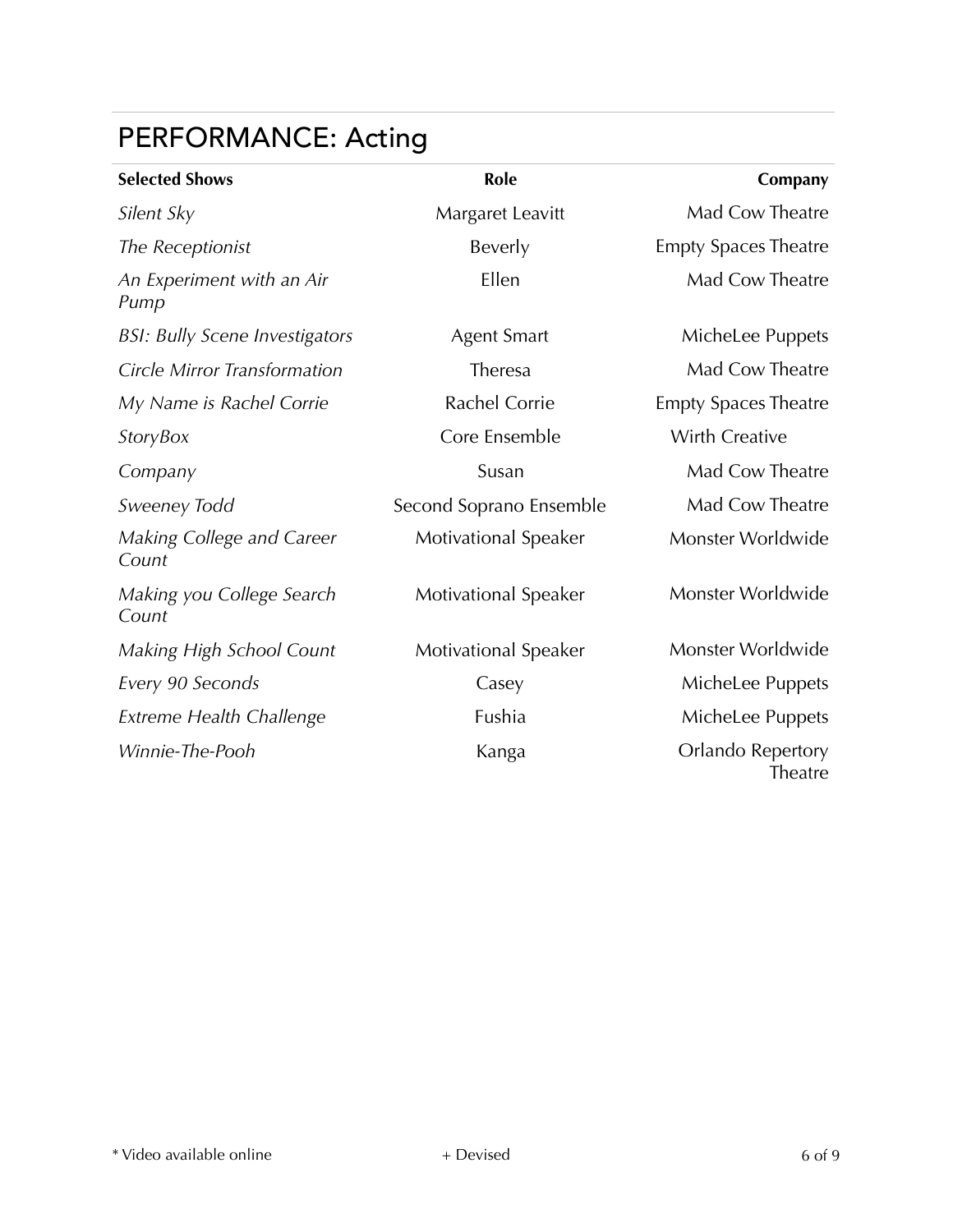# ARTS ADMINISTRATION EXPERIENCE

| 2019-Present | Director & Professor - College of Arts and Entertainment, Valencia College, FL                                                                                                                                                                                                                                     |
|--------------|--------------------------------------------------------------------------------------------------------------------------------------------------------------------------------------------------------------------------------------------------------------------------------------------------------------------|
|              | Teach courses for Theatre / Entertainment Technology<br>Artistic Director of Spring Arts Festival spanning 7 campuses                                                                                                                                                                                              |
| 2016-2018    | Technical Director and Resident Designer, Saint Leo University, FL                                                                                                                                                                                                                                                 |
|              | Coordinate use of Blackbox facility<br>Coordinate building of set for Fall show<br>Coordinate technical aspects of space<br>Design lights and set for all university theatre and choir productions                                                                                                                 |
| 2015         | Company Manager, KO Festival in Amherst, MA                                                                                                                                                                                                                                                                        |
|              | Company Manager, KO Festival in Amherst, MA<br><b>Organize Artist Housing</b><br>Manage interns for household duties<br>Coordinate Artist arrival/departure<br>Weekly Concessions purchase and management                                                                                                          |
| 2012-2014    | <b>Associate Course Director, Full Sail University</b>                                                                                                                                                                                                                                                             |
|              | This is an entertainment industry technical college. I taught artists how to<br>present themselves professionally.                                                                                                                                                                                                 |
| 2008-2012    | <b>Program Coordinator and Evaluator / Proposal Writer, MicheLee Puppets</b>                                                                                                                                                                                                                                       |
|              | Develop and evaluate MicheLee Puppets programs (performances, workshops,<br>and supplemental materials)<br>Develop program evaluations and analyze data<br>Manage grants<br>Write proposals for project funding<br>Manage teaching team<br>Research best practices for education / Entertainment-Education efforts |
| 2005-2012    | <b>Actor/Company Member, MicheLee Puppets</b>                                                                                                                                                                                                                                                                      |
|              | Actively engage large and intimate audiences<br>Audience Analysis<br>Develop ideas for future projects<br>Write detailed scripts for company projects<br><b>Build Puppets</b><br>Organize and lead workshops for various groups in the community                                                                   |
| 2010-2012    | <b>Evaluator, UCF College of Nursing &amp; Wirth Creative</b>                                                                                                                                                                                                                                                      |
|              | The was a component of DramaRama, which was a health intvervention.<br>Score experiment participants (Spect-actors) based on verbal and non-verbal<br>interaction<br>Utilize structured improvisation techniques with participants through game<br>interface in a natural way                                      |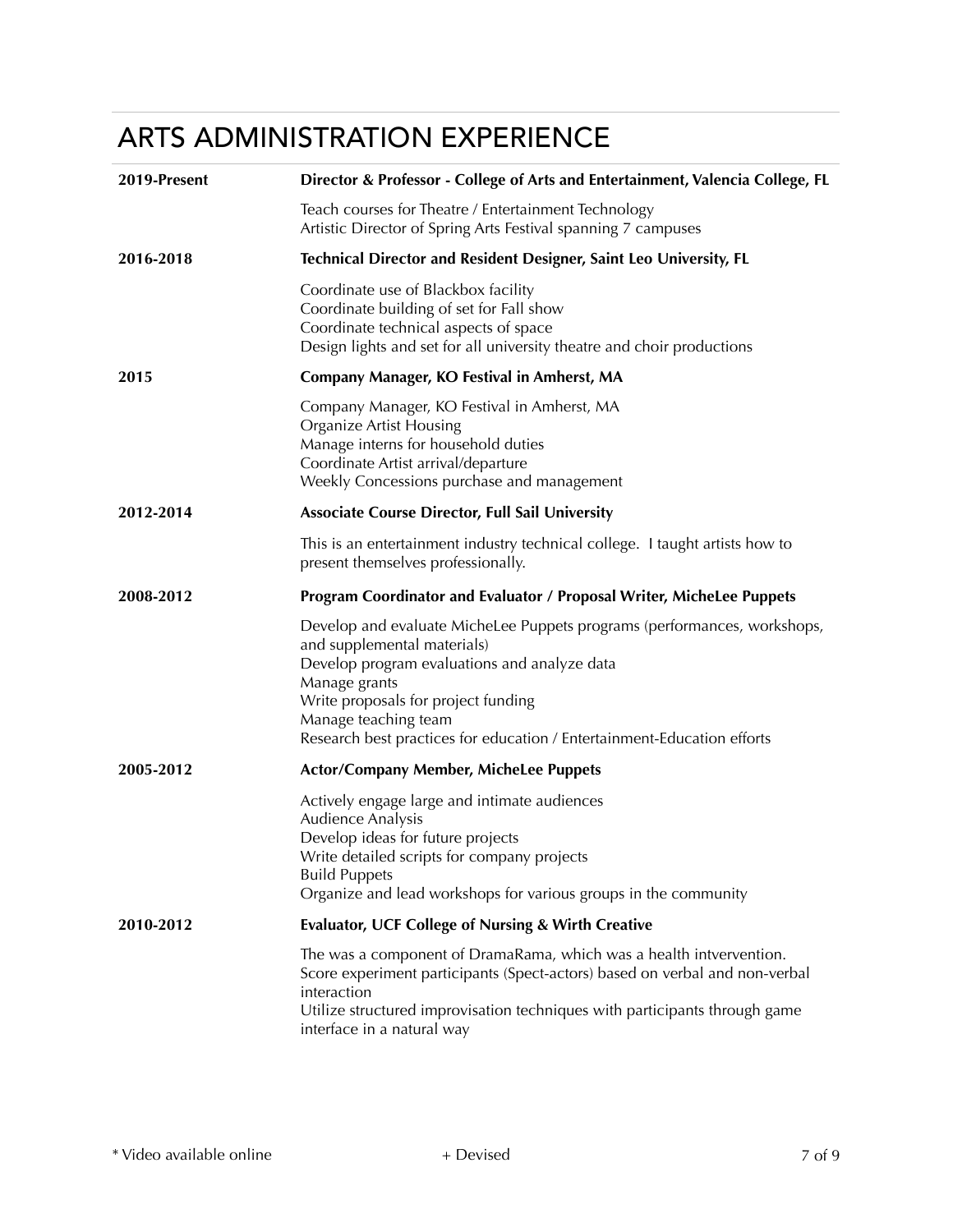### TEACHING EXPERIENCE (Full and Part Time)

| 2011-Present | Valencia College, FL                                                                                                                                                                            |
|--------------|-------------------------------------------------------------------------------------------------------------------------------------------------------------------------------------------------|
|              | Acting 1<br><b>Stage Movement for Actors</b><br>Introduction to Theatre<br><b>Puppetry Manipulation</b><br><b>Puppet Design</b><br><b>Public Speaking</b><br>Survey of Entertainment Technology |
| 2019         | <b>Rollins College</b>                                                                                                                                                                          |
|              | Dance Improvisation                                                                                                                                                                             |
| 2019         | Rolann's School of the Dance, FL                                                                                                                                                                |
|              | Acting<br>Movement for the Actor<br>Puppetry                                                                                                                                                    |
| 2016-2018    | Saint Leo University, FL                                                                                                                                                                        |
|              | Living the Theatre<br>Movement for the Actor                                                                                                                                                    |
| 2014-2016    | <b>Towson University, MD</b>                                                                                                                                                                    |
|              | Acting for Non-Majors<br>Public Speaking<br>TA: Voice and Movement 1<br>Movement 1&2                                                                                                            |
| 2016-2018    | University of Tampa, FL                                                                                                                                                                         |
|              | Speaking of Business and the Professions<br><b>Oral Communication Honors</b>                                                                                                                    |
| 2012 - 2015  | <b>Full Sail University, FL</b>                                                                                                                                                                 |
|              | Creative Presentation<br>Public Speaking<br>Professional Communication and Presentation                                                                                                         |
| 2011         | <b>Everglades University, FL</b>                                                                                                                                                                |
|              | <b>Fundamentals of Oral Communication</b>                                                                                                                                                       |
| 2010         | University of Central Florida, FL                                                                                                                                                               |
|              | <b>Fundamentals of Speech</b>                                                                                                                                                                   |